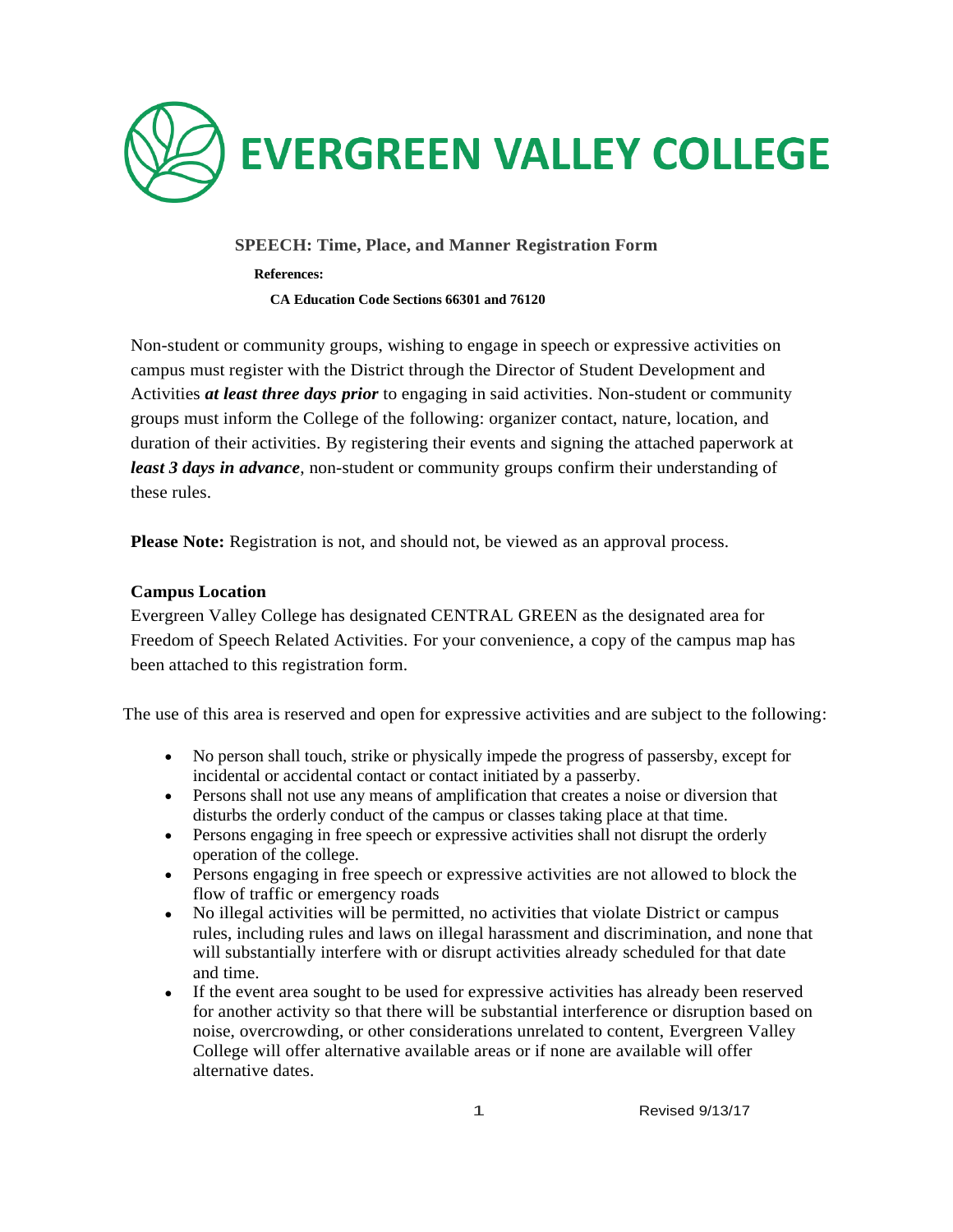#### **Unprotected Speech**

The following are examples of speech not protected under the First Amendment and will not be tolerated at Evergreen Valley College. Any non-student or community group found to be engaging in the following will be asked to leave the campus:

- Obscenity
- Fraudulent misrepresentation
- Incitement of illegal activity/violence
- Defamatory and libel
- Threats

## **Distributing of Materials**

All persons engaging in registered freedom of speech and expression activities shall be allowed to distribute petitions, circulars, leaflets, newspapers, and other printed matter. Such distribution shall not disrupt the orderly operation, business, or educational activities of the college. Those persons distributing printed material must, prior to their departure from the areas that day, make reasonable efforts to retrieve, remove or properly discard material that is discarded or dropped in or around the areas other than in an appropriate receptacle.

# **Posting**

Bulletin boards shall be provided for use in posting materials at campus locations convenient for use by students, staff, and members of the public. All materials displayed on a bulletin board shall clearly indicate the author or agency responsible for its production and shall be dated with the date of posting by the Director, Student Development and Activities. Materials displayed shall be removed after the passage of at least 7 days.

For questions or concerns pertaining to this registration form or registration process, please contact the Director of Student Development & Activities at408-223-6768 or via email at raniyah.johnson@evc.edu

I have read the above, understand its contents, and voluntarily agree to its terms.

Signature Date

Printed Name